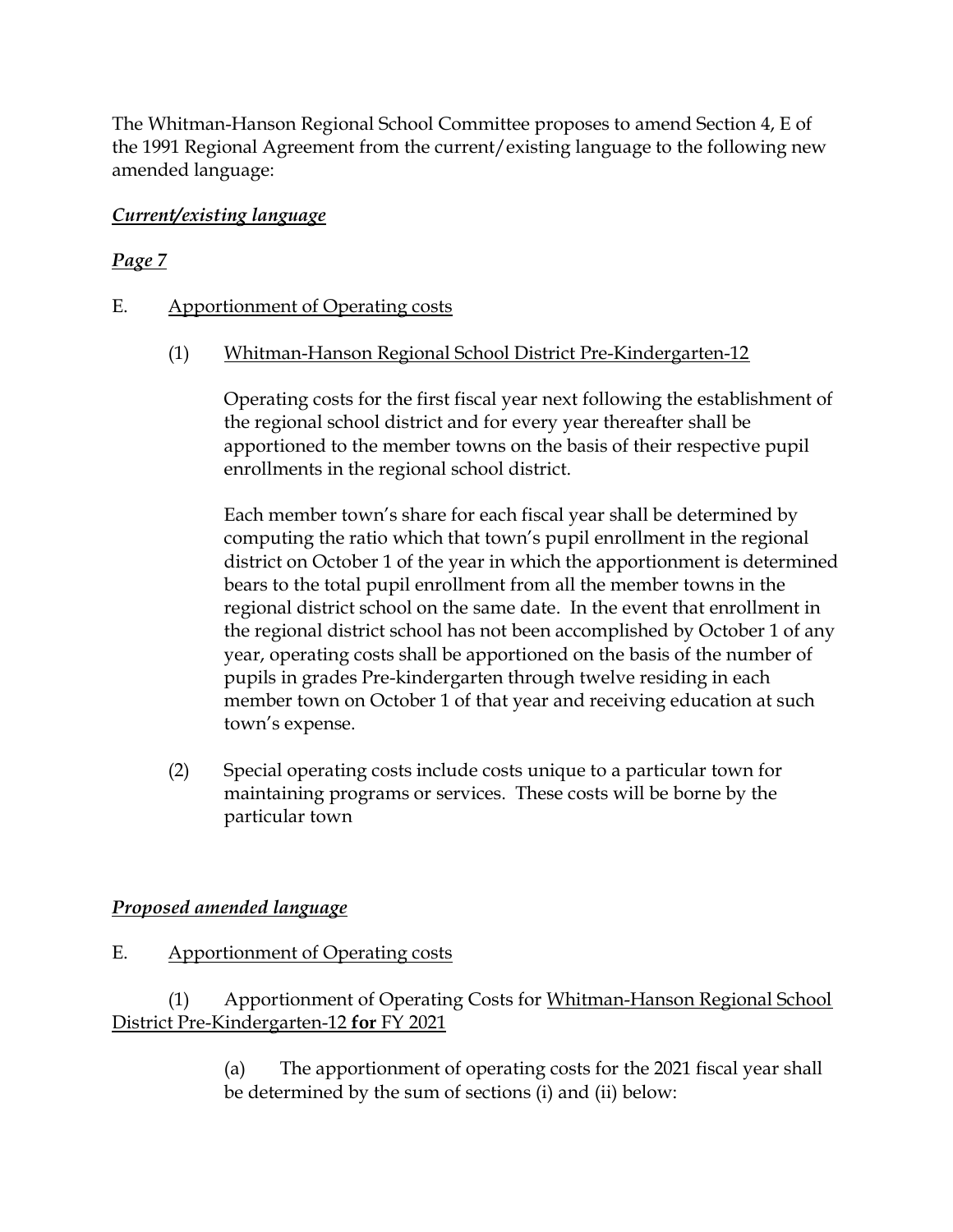(i) Fifty percent (50%) of the operating costs for FY2021 shall be apportioned between and assessed to the member towns using the statutory method (MGL c. 70, section 6) Each member town's assessment of its share of said 50% of the operating costs for FY2021 shall be an amount calculated based on the ratio which such member town's minimum local contribution to the regional district bears to the sum of minimum local contributions of all member towns to the regional district.

(ii) Fifty percent (50%) of the operating costs for FY2021 shall be apportioned between and assessed to the member towns based on respective pupil enrollments calculated as follows: each member town's assessment of its share of said 50% of the operating costs for FY2021 shall be an amount calculated based upon computing the ratio which such members town's pupil enrollment in the regional district on October 1 of 2019 bears to the total pupil enrollment from all the member towns in the regional district school on October 1, 2019.

(2) Apportionment of Operating costs for FY 2022 and thereafter will follow the statutory methodology as defined in 603 CMR 41.00 as follows:

- (a) The apportionment of operating costs to a member town will equal the the member town's Minimum Local Contribution as determined by the Commissioner of Elementary and Secondary Education (the "Commissioner") and the member town's share of any other operating costs above the Minimum Local Contributions, referred to in this section as "Above Minimum Contribution.", such share to be calculated as provided in Section  $E(2)(d)$ , hereinafter.
- (b) The aggregate Above Minimum Contribution for all member towns is arrived at by subtracting from the Operating Budget the following: Chapter 70 aid, the Aggregate Minimum Local Contributions of all member towns, and other general revenue sources to the District.

(c)This formula is illustrated below:

member towns

Operating Budget (which excludes capital, debt, and transportation) - (minus) Chapter 70 aid (as calculated by DESE) - (minus) Aggregate Minimum Local Contributions of all member towns (as calculated by DESE) - (minus) Other general revenue sources to the **District** = (equals) Aggregate Above Minimum Contribution for all